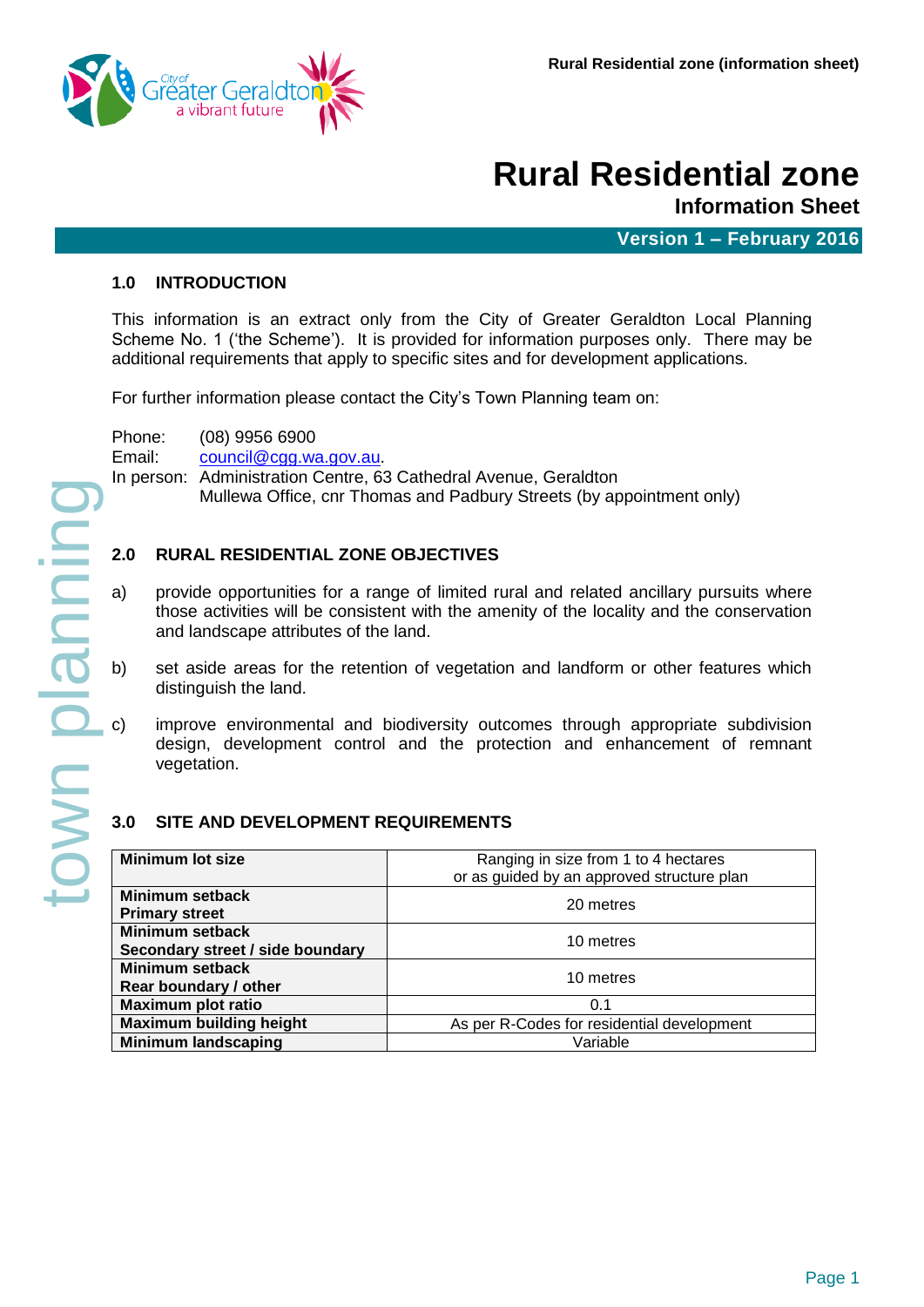- 3.1 Variations of up to 10% to the minimum lot size may be supported by the local government where it can be demonstrated that the subdivision will achieve a positive biodiversity conservation outcome or facilitate the orderly and proper planning of roads and infrastructure.
- 3.2 Stocking rates shall not exceed Department of Agriculture and Food standards.
- 3.3 Residential development shall be connected to a reticulated water service.
- 3.4 At subdivision stage, a local development plan shall be prepared and approved for each lot. A local development plan shall specifically address the following, which may require implementation at the subdivision stage:
	- a) identification of building envelopes and/or building exclusion areas;
	- b) vegetation to provide for the visual screening of development;
	- c) re-vegetation requirements; and
	- d) bushfire management requirements.
- 3.5 At development stage, and subject to completion of a local development, the local government may apply a condition of development approval requiring revegetation in accordance with the approved local development plan.
	- 3.6 No clearing or destruction of any remnant native vegetation or re-vegetation shall be permitted except for:
		- a) clearing to comply with the requirements of the *Bush Fires Act 1954*, the local government's Bush Fire Notice and/or any fire management plan endorsed by the local government;
		- b) clearing as may reasonably be required to accommodate an approved building and curtilage, or vehicular access to an approved building or other land use approved by the local government;
		- c) clearing as may be allowed under the Department of Environment Regulation Land Clearing Regulations; and/or
		- d) trees that are assessed to be dead, diseased or dangerous.
	- Development shall not result in any net export of nutrients from the land to any wetland, water course or underground aquifer.
	- 3.8 No development or land use activity shall impede in any way the natural water flow along any creek line or water/drainage course.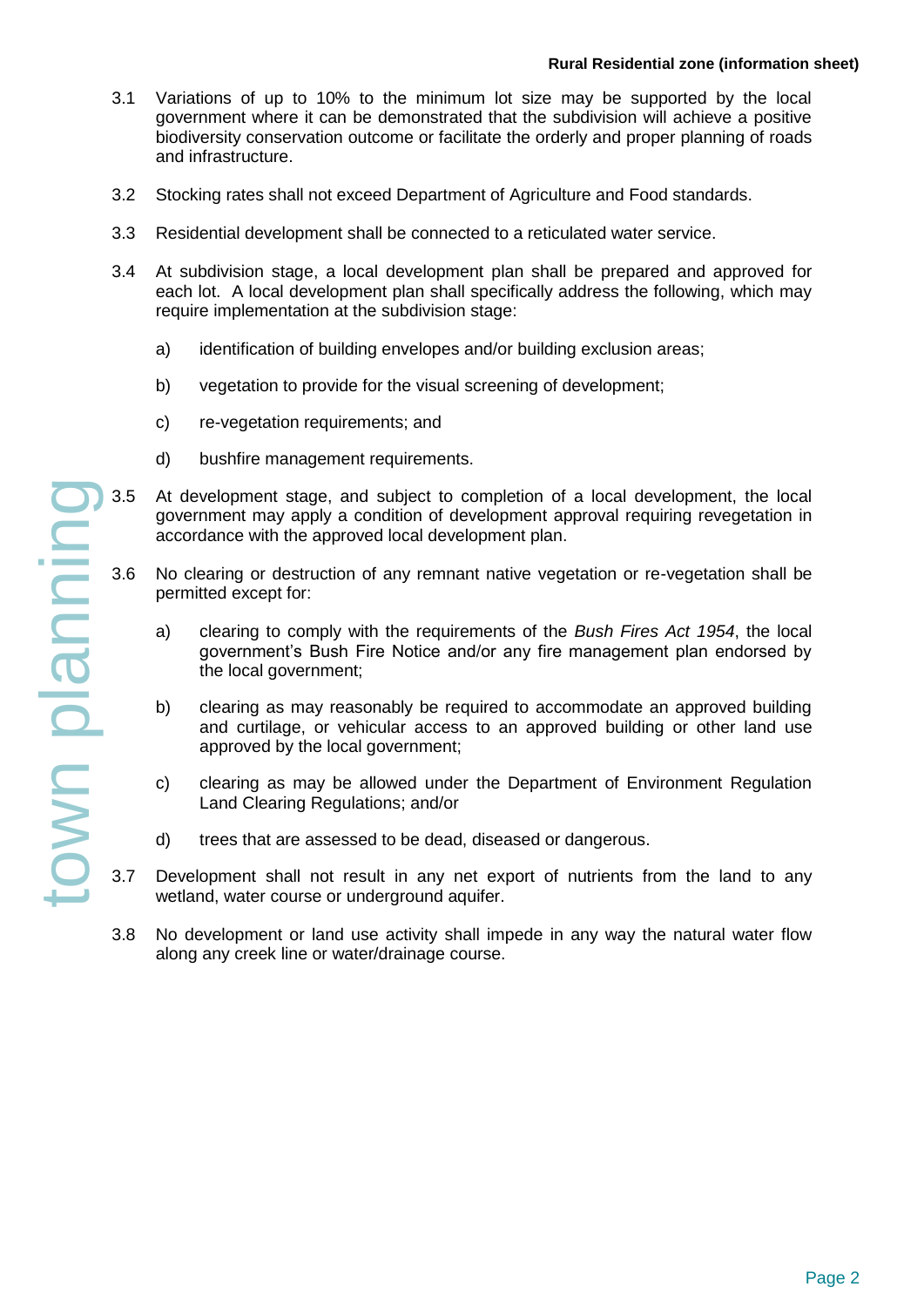#### **4.0 ZONING TABLE**

The symbols used in zoning table have the following meanings:

- **P** means that the use is permitted if it complies with any relevant development standards and requirements of the Scheme.
- *I* means that the use is permitted if it is consequent on, or naturally attaching, appertaining or relating to the predominant use of the land and it complies with any relevant development standards and requirements of the Scheme.
- *D* means that the use is not permitted unless the local government has exercised its discretion by granting development approval.
- *A* means that the use is not permitted unless the local government has exercised its discretion by granting development approval after giving notice in accordance with the Scheme.
- *X* means that the use is not permitted by the Scheme.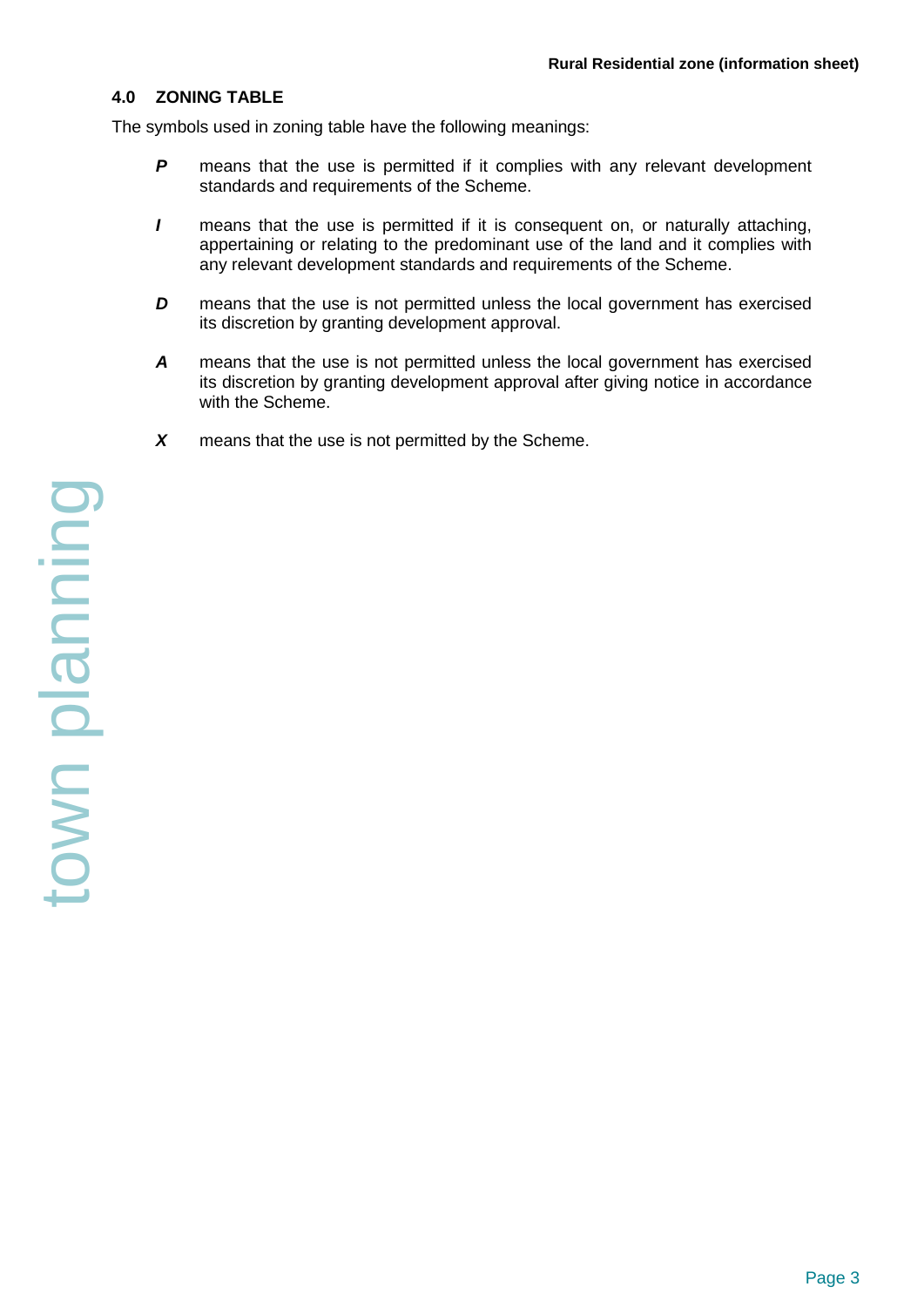| <b>Land Use</b>                    | Regional Centre | Commercial              | <b>Mixed Use</b> | Service Commercial | Tourism | Residential    | General Industry        | Light Industry          | <b>Rural Residential</b>  | Rural   |
|------------------------------------|-----------------|-------------------------|------------------|--------------------|---------|----------------|-------------------------|-------------------------|---------------------------|---------|
| Abattoir                           | Χ               | X                       | X                | Χ                  | X       | X              | Α                       | Χ                       | $\boldsymbol{\mathsf{X}}$ | Α       |
| Aged or Dependent Persons Dwelling | D               | X                       | D                | X                  | Α       | D              | X                       | X                       | $\mathsf X$               | Χ       |
| Agriculture - Intensive            | X               | $\overline{\mathsf{x}}$ | X                | X                  | X       | X              | $\overline{\mathsf{x}}$ | X                       | $\mathsf{A}$              | D       |
| Animal Establishment               | X               | X                       | X                | X                  | X       | X              | X                       | X                       | $\mathsf X$               | D       |
| Animal Husbandry - Intensive       | Χ               | Χ                       | X                | Χ                  | Χ       | X              | Χ                       | Χ                       | $\mathsf X$               | D       |
| Bed and Breakfast                  | D               | X                       | D                | X                  | D       | $\mathsf A$    | X                       | X                       | D                         | D       |
| <b>Bulky Goods Showroom</b>        | D               | D                       | $\sf X$          | D                  | X       | $\mathsf X$    | X                       | D                       | $\mathsf X$               | Χ       |
| Caravan Park                       | X               | $\sf X$                 | $\mathsf X$      | X                  | D       | X              | X                       | X                       | $\mathsf X$               | $\sf X$ |
| Caretaker's Dwelling               | X               | X                       | Χ                | Χ                  | X       | X              | X                       | X                       | $\mathsf X$               | Χ       |
| Car Park                           | D               | D                       | D                | D                  | T       | $\pmb{\times}$ | D                       | D                       | $\mathsf X$               | X       |
| <b>Child Care Premises</b>         | D               | D                       | A                | D                  | X       | A              | X                       | X                       | $\mathsf X$               | Χ       |
| Cinema / Theatre                   | D               | D                       | D                | X                  | X       | $\mathsf X$    | X                       | X                       | $\mathsf X$               | X       |
| Civic Use                          | D               | D                       | D                | D                  | Χ       | X              | X                       | D                       | $\mathsf X$               | D       |
| <b>Club Premises</b>               | D               | D                       | Α                | D                  | D       | A              | Χ                       | D                       | $\mathsf X$               | D       |
| <b>Community Purpose</b>           | D               | D                       | D                | D                  | D       | $\mathsf A$    | X                       | D                       | $\mathsf X$               | A       |
| <b>Consulting Rooms</b>            | D               | D                       | D                | D                  | X       | A              | X                       | X                       | $\mathsf X$               | X       |
| Convenience Store                  | D               | P                       | D                | D                  | T       | A              | D                       | D                       | $\mathsf A$               | D       |
| <b>Discount Department Store</b>   | D               | D                       | X                | Χ                  | X       | X              | Χ                       | X                       | $\mathsf X$               | X       |
| Dry Cleaning Premises / Laundromat | D               | D                       | D                | D                  | X       | X              | Χ                       | D                       | $\mathsf X$               | Χ       |
| <b>Educational Establishment</b>   | D               | D                       | A                | Χ                  | Χ       | Α              | Χ                       | Χ                       | $\boldsymbol{\mathsf{X}}$ | D       |
| <b>Exhibition Centre</b>           | D               | D                       | D                | D                  | D       | X              | X                       | X                       | $\mathsf X$               | D       |
| Family Day Care                    | D               | X                       | D                | X                  | X       | D              | $\overline{X}$          | $\overline{\mathsf{x}}$ | D                         | D       |
| Fast Food Outlet                   | D               | D                       | Α                | D                  | Α       | X              | Χ                       | X                       | X                         | Χ       |
| <b>Fuel Depot</b>                  | X               | X                       | Χ                | X                  | X       | X              | D                       | D                       | X                         | A       |
| <b>Funeral Parlour</b>             | D               | D                       | D                | D                  | X       | $\mathsf X$    | X                       | D                       | $\mathsf X$               | X       |
| Garden Centre                      | Χ               | D                       | X                | D                  | Χ       | $\mathsf X$    | D                       | D                       | $\mathsf X$               | D       |
| <b>Grouped Dwelling</b>            | D               | $\mathsf X$             | D                | Χ                  | D       | P              | Χ                       | X                       | $\boldsymbol{\mathsf{X}}$ | X       |
| <b>Holiday Accommodation</b>       | D               | D                       | Α                | Χ                  | P       | A              | $\sf X$                 | X                       | $\mathsf{A}$              | Α       |
| Holiday House                      | D               | $\mathsf X$             | A                | Χ                  | D       | A              | Χ                       | X                       | $\mathsf{A}$              | Α       |
| Home Business                      | D               | $\mathsf X$             | D                | X                  | D       | D              | X                       | X                       | D                         | D       |
| Home Occupation                    | D               | $\mathsf X$             | D                | X                  | D       | D              | $\mathsf X$             | X                       | D                         | D       |
| Hotel                              | D               | D                       | Α                | D                  | D       | $\mathsf X$    | Χ                       | X                       | X                         | X       |
| Industry                           | Χ               | X                       | X                | Χ                  | Χ       | $\mathsf X$    | P                       | Χ                       | $\pmb{\mathsf{X}}$        | X       |
| Industry - Cottage                 | D               | Χ                       | A                | Χ                  | А       | Α              | Χ                       | Χ                       | D                         | D       |
| Industry - Extractive              | X               | X                       | X                | X                  | X       | $\mathsf X$    | D                       | X                       | $\mathsf X$               | D       |
| Industry - Light                   | X               | $\mathsf X$             | X                | D                  | X       | $\mathsf X$    | D                       | P                       | $\mathsf X$               | X       |
| Industry - Primary Production      | X               | $\mathsf X$             | X                | Χ                  | X       | X              | D                       | D                       | $\mathsf{A}$              | D       |
| Liquor Store                       | D               | Α                       | Α                | A                  | Α       | X              | X                       | Χ                       | $\mathsf{X}$              | X       |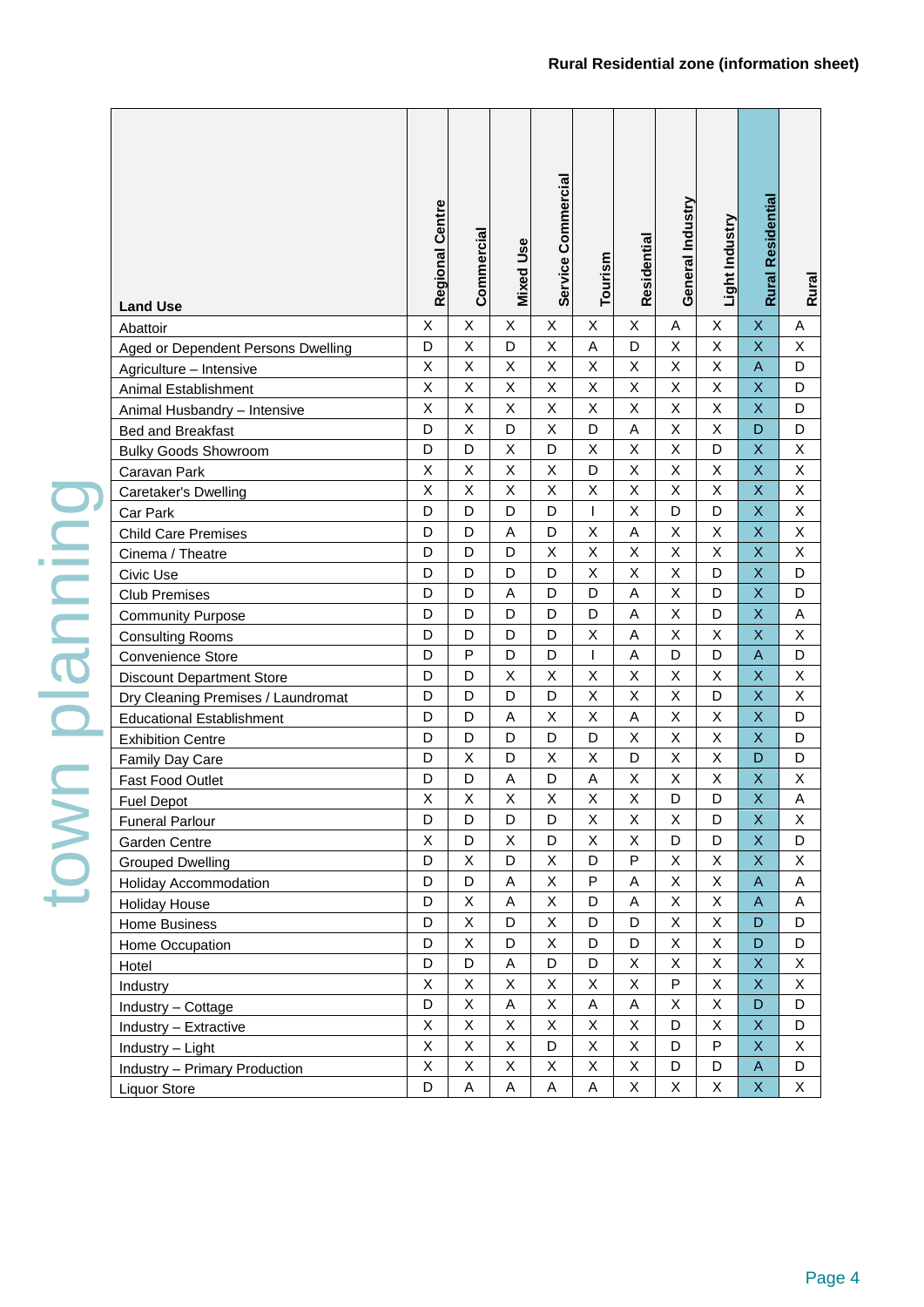| <b>Land Use</b>                      | Regional Centre | Commercial   | <b>Mixed Use</b> | Service Commercial | Tourism                 | Residential | General Industry        | Light Industry | Rural Residential | Rural       |
|--------------------------------------|-----------------|--------------|------------------|--------------------|-------------------------|-------------|-------------------------|----------------|-------------------|-------------|
| <b>Machinery Sales</b>               | Χ               | X            | X                | D                  | $\mathsf X$             | Χ           | D                       | D              | X                 | Α           |
| Marina                               | D               | $\sf X$      | X                | Χ                  | $\sf X$                 | X           | X                       | $\mathsf X$    | X                 | X           |
| Market                               | D               | D            | D                | D                  | D                       | X           | X                       | $\sf X$        | X                 | D           |
| <b>Medical Centre</b>                | D               | D            | A                | D                  | Χ                       | A           | X                       | $\sf X$        | X                 | X           |
| <b>Mining Operations</b>             | X               | $\sf X$      | X                | X                  | $\mathsf{X}$            | X           | $\overline{\mathsf{x}}$ | $\overline{X}$ | X                 | D           |
| Motel                                | D               | D            | D                | D                  | D                       | X           | X                       | $\sf X$        | X                 | X           |
| Motor Vehicle, Boat or Caravan Sales | X               | $\sf X$      | Χ                | D                  | $\sf X$                 | X           | D                       | D              | X                 | $\sf X$     |
| Motor Vehicle Repair                 | X               | $\mathsf X$  | X                | D                  | $\sf X$                 | X           | D                       | D              | X                 | Χ           |
| Motor Vehicle Wash                   | D               | D            | D                | D                  | $\sf X$                 | X           | D                       | D              | X                 | Χ           |
| Motor Vehicle Wreckers               | X               | $\sf X$      | X                | X                  | $\sf X$                 | X           | D                       | D              | X                 | $\sf X$     |
| <b>Multiple Dwelling</b>             | D               | $\mathsf{X}$ | D                | X                  | D                       | A           | X                       | $\sf X$        | X                 | $\sf X$     |
| Night Club                           | Α               | X            | X                | Χ                  | A                       | X           | X                       | $\mathsf X$    | X                 | X           |
| Office                               | D               | D            | D                | D                  | Χ                       | X           | X                       | $\sf X$        | X                 | Χ           |
| Office - Small Scale                 | D               | D            | D                | D                  | $\sf X$                 | A           | X                       | $\mathsf{X}$   | X                 | $\sf X$     |
| Park Home Park                       | X               | Χ            | Χ                | X                  | D                       | X           | X                       | $\sf X$        | X                 | X           |
| Place of Worship                     | D               | A            | D                | A                  | $\sf X$                 | A           | X                       | $\sf X$        | X                 | $\sf X$     |
| <b>Produce Stall</b>                 | D               | D            | D                | X                  | D                       | A           | X                       | $\sf X$        | D                 | D           |
| <b>Reception Centre</b>              | D               | D            | Χ                | D                  | D                       | Χ           | X                       | $\sf X$        | X                 | A           |
| Recreation - Private                 | D               | D            | D                | D                  | D                       | X           | X                       | D              | X                 | A           |
| Renewable Energy Facility            | X               | $\sf X$      | Χ                | X                  | $\sf X$                 | X           | A                       | $\sf X$        | X                 | A           |
| <b>Repurposed Dwelling</b>           | A               | $\sf X$      | Α                | Χ                  | A                       | A           | X                       | $\mathsf X$    | A                 | A           |
| <b>Residential Building</b>          | D               | $\sf X$      | A                | Χ                  | $\overline{\mathsf{A}}$ | A           | X                       | $\mathsf X$    | X                 | $\mathsf X$ |
| Restaurant / Café                    | D               | D            | D                | D                  | D                       | X           | X                       | $\sf X$        | X                 | A           |
| Rural Pursuit / Hobby Farm           | X               | Χ            | Χ                | X                  | X                       | X           | X                       | Χ              | A                 | D           |
| Salvage Yard                         | X               | $\sf X$      | Χ                | X                  | $\sf X$                 | Χ           | D                       | D              | X                 | A           |
| Serviced Apartment                   | D               | D            | A                | X                  | P                       | A           | X                       | X              | X                 | X           |
| <b>Service Station</b>               | X               | D            | D                | D                  | D                       | X           | D                       | D              | X                 | X           |
| Shop                                 | D               | $\mathsf{P}$ | D                | D                  |                         | X           | Χ                       | X              | X                 | X           |
| <b>Shopping Centre</b>               | D               | $\mathsf{P}$ | X                | X                  | $\sf X$                 | $\mathsf X$ | $\mathsf X$             | $\mathsf X$    | X                 | Χ           |
| Single House                         | D               | $\mathsf X$  | D                | Χ                  | D                       | P           | X                       | $\sf X$        | P                 | P           |
| Small Bar                            | D               | D            | Α                | Χ                  | D                       | Χ           | Χ                       | $\mathsf X$    | X                 | Χ           |
| Stockpiling                          | X               | Χ            | Χ                | Χ                  | $\mathsf X$             | X           | D                       | $\mathsf X$    | X                 | Α           |
| Supermarket                          | D               | $\mathsf{P}$ | A                | D                  | $\overline{1}$          | Χ           | Χ                       | $\mathsf X$    | X                 | X           |
| Tavern                               | D               | D            | X                | A                  | $\mathsf A$             | X           | $\mathsf X$             | $\mathsf X$    | X                 | Χ           |
| Telecommunications Infrastructure    | A               | D            | Α                | D                  | A                       | A           | D                       | D              | $\mathsf A$       | Α           |
| <b>Tourist Development</b>           | D               | D            | X                | Χ                  | ${\sf P}$               | X           | X                       | X              | X                 | X           |
| <b>Trade Supplies</b>                | X               | $\mathsf X$  | Χ                | D                  | $\mathsf X$             | X           | D                       | D              | X                 | X           |
| <b>Transport Depot</b>               | X               | $\mathsf X$  | Χ                | D                  | $\mathsf X$             | X           | D                       | D              | X                 | $\mathsf A$ |
| <b>Tree Farm</b>                     | X               | $\mathsf X$  | Χ                | Χ                  | $\mathsf X$             | X           | X                       | $\mathsf X$    | $\mathsf A$       | D           |
| <b>Veterinary Centre</b>             | D               | D            | Χ                | D                  | $\sf X$                 | X           | D                       | D              | X                 | Α           |
| Warehouse / Storage                  | X               | $\mathsf X$  | X                | D                  | $\mathsf X$             | X           | D                       | D              | X                 | A           |
| Winery                               | X               | $\mathsf X$  | Χ                | Χ                  | $\mathsf X$             | X           | Χ                       | $\mathsf X$    | $\mathsf A$       | D           |
| Workforce Accommodation              | X               | X            | X                | Χ                  | A                       | A           | X                       | X              | X                 | Α           |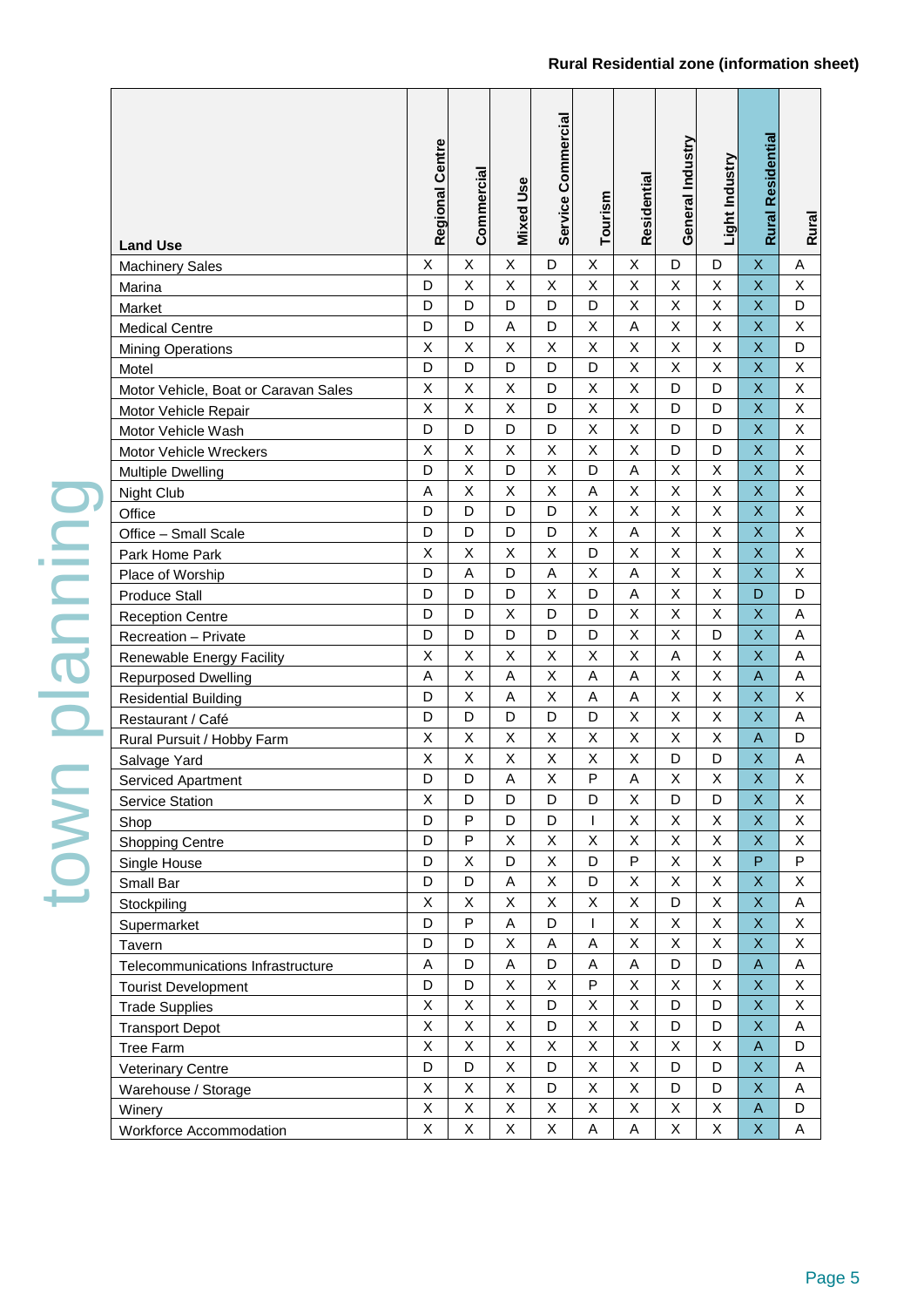## **5.0 PARKING REQUIREMENTS**

| Use Class Category /<br><b>Land Use in Zoning Table</b>                                                                                                                                                                                 | <b>Minimum Number</b><br>of Car Parking<br><b>Spaces</b>                  | <b>Minimum Number</b><br>of Visitor / Patron<br><b>Bicycle Parking</b><br><b>Spaces</b> | <b>Minimum</b><br><b>Number of</b><br>Motorcycle /<br><b>Scooter</b><br><b>Parking</b><br><b>Spaces</b> |
|-----------------------------------------------------------------------------------------------------------------------------------------------------------------------------------------------------------------------------------------|---------------------------------------------------------------------------|-----------------------------------------------------------------------------------------|---------------------------------------------------------------------------------------------------------|
| <b>Regional Centre Zone</b>                                                                                                                                                                                                             |                                                                           |                                                                                         |                                                                                                         |
| All development (EXCLUDING permanent<br>residential accommodation)                                                                                                                                                                      | 1 per $35m2$                                                              | 1 for every 10 car<br>parking spaces<br>(minimum of 2)                                  |                                                                                                         |
| <b>Residential Uses</b>                                                                                                                                                                                                                 |                                                                           |                                                                                         |                                                                                                         |
| Permanent Residential Accommodation<br>(Aged or Dependent Persons Dwelling,<br>Caretaker's Dwelling, Family Day Care, Grouped<br>Dwelling, Holiday House, Home Occupation,<br>Multiple Dwelling, Residential Building, Single<br>House) | As per R-Codes                                                            | As per R-Codes                                                                          |                                                                                                         |
| Home Based<br>(Bed and Breakfast, Home Business)                                                                                                                                                                                        | As per R-Codes<br>plus 1 bay                                              | Nil                                                                                     |                                                                                                         |
| <b>Commercial Uses</b>                                                                                                                                                                                                                  |                                                                           |                                                                                         |                                                                                                         |
| Entertainment<br>(Night Club, Small Bar, Tavern)                                                                                                                                                                                        | 1 per 4 patrons                                                           | 1 per 500m <sup>2</sup><br>(minimum of 2)                                               |                                                                                                         |
| <b>Health Care and Medical</b><br>(Consulting Rooms, Medical Centre, Veterinary<br>Centre)                                                                                                                                              | 5 per practitioner                                                        | 1 per 4 practitioner                                                                    |                                                                                                         |
| <b>Child Care Premises</b>                                                                                                                                                                                                              | 1 per staff member<br>plus 4                                              | 2                                                                                       |                                                                                                         |
| Office<br>(Office, Office - Small Scale)                                                                                                                                                                                                | 1 per $50m^2$                                                             | 1 per $800m^2$                                                                          |                                                                                                         |
| Commercial<br>(Bulky Goods Showroom, Dry Cleaning Premises<br>/ Laundromat, Garden Centre, Machinery Sales,<br>Motor Vehicle Wash, Motor Vehicle, Boat or<br>Caravan Sales)                                                             | 1 per $50m^2$                                                             | Nil                                                                                     | 2 for every 15 car parking spaces                                                                       |
| <b>Retail Uses</b>                                                                                                                                                                                                                      |                                                                           |                                                                                         |                                                                                                         |
| Shopping<br>(Convenience Store, Discount Department Store,<br>Liquor Store, Market, Shop, Shopping Centre,<br>Supermarket)                                                                                                              | 1 per $20m^2$                                                             | 1 per 200m <sup>2</sup>                                                                 |                                                                                                         |
| Food & Beverage<br>(Reception Centre, Restaurant / Café, Winery)                                                                                                                                                                        | 1 per 4 patrons                                                           | $\overline{2}$                                                                          |                                                                                                         |
| <b>Fast Food Outlet</b>                                                                                                                                                                                                                 | 1 per 4 patrons<br>plus (if applicable)<br>10 drive-through<br>stack bays | $\overline{2}$                                                                          |                                                                                                         |
| <b>Tourism Uses</b>                                                                                                                                                                                                                     |                                                                           |                                                                                         |                                                                                                         |
| Accommodation<br>(Holiday Accommodation, Hotel, Motel, Serviced<br>Apartment, Tourist Development)                                                                                                                                      | 1 per unit plus (if<br>applicable) 1 per 4<br>patrons                     | 1 per 30 units                                                                          |                                                                                                         |
| <b>Civic, Cultural and Community Uses</b>                                                                                                                                                                                               |                                                                           |                                                                                         |                                                                                                         |
| <b>Exhibition and Entertainment</b><br>(Cinema / Theatre, Club Premises, Exhibition<br>Centre, Place of Worship, Recreation - Private)                                                                                                  | 1 per 4 patrons                                                           | 1 per 500m <sup>2</sup><br>(minimum of 2)                                               |                                                                                                         |

Page 6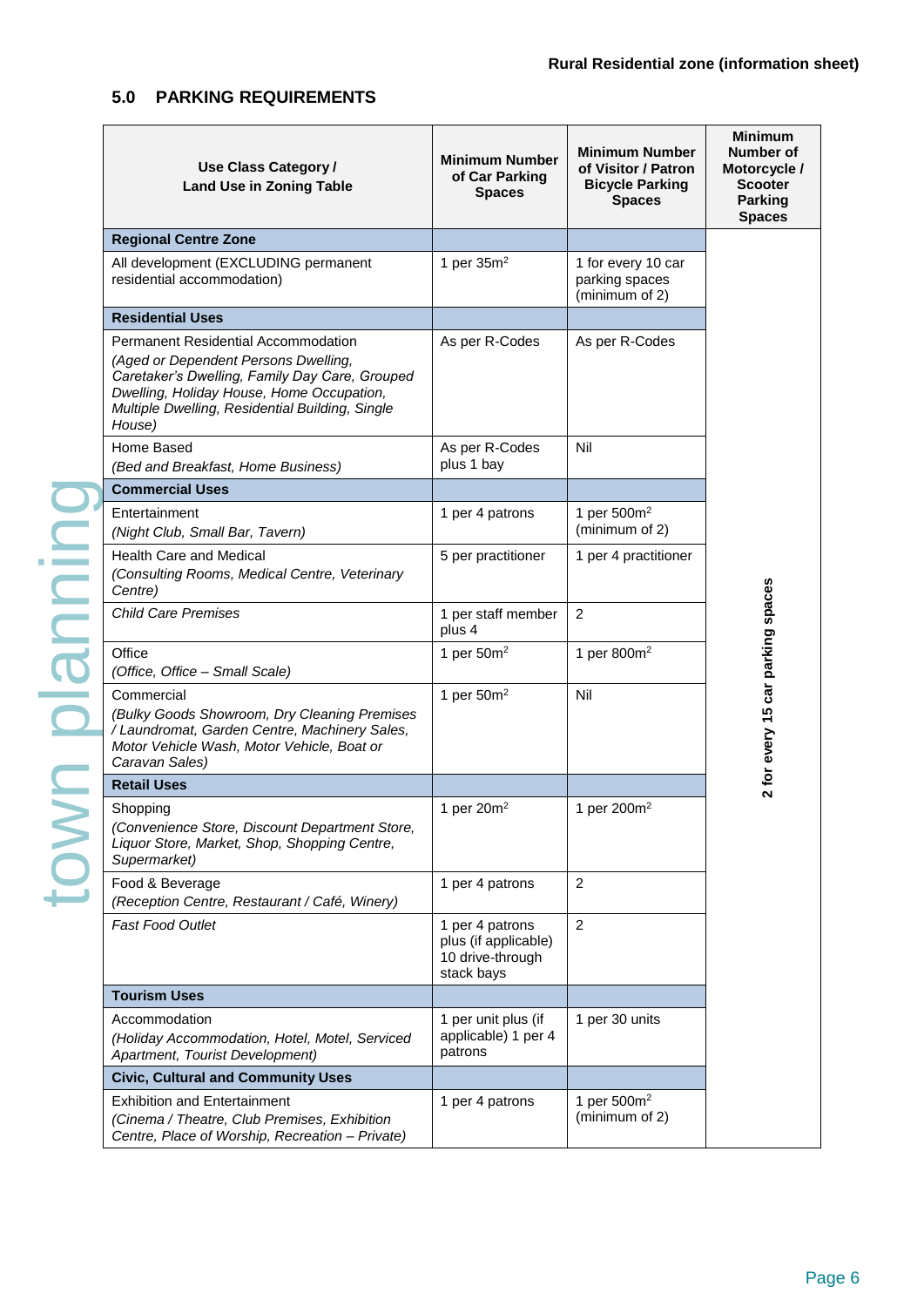| Use Class Category /<br><b>Land Use in Zoning Table</b>                                                                                                         | <b>Minimum Number</b><br>of Car Parking<br><b>Spaces</b> | <b>Minimum</b><br>Number of<br>Motorcycle /<br><b>Scooter</b><br><b>Parking</b><br><b>Spaces</b> |                                  |
|-----------------------------------------------------------------------------------------------------------------------------------------------------------------|----------------------------------------------------------|--------------------------------------------------------------------------------------------------|----------------------------------|
| <b>Industrial Uses</b>                                                                                                                                          |                                                          |                                                                                                  |                                  |
| General Industry<br>(Fuel Depot, Industry, Industry – Primary<br>Production, Salvage Yard, Transport Depot)                                                     | 1 per $100m^2$                                           | Nil                                                                                              |                                  |
| Industry - Cottage                                                                                                                                              | 1 per $50m²$ plus 1<br>per staff member                  | Nil                                                                                              |                                  |
| Light Industry<br>(Funeral Parlour, Industry - Light, Motor Vehicle<br>Repair, Motor Vehicle Wreckers, Service Station,<br>Trade Supplies, Warehouse / Storage) | 1 per $50m^2$                                            | Nil                                                                                              | 2 for every 15 car parking space |
| Resources Industry<br>(Industry - Extractive, Mining Operations)                                                                                                | 1 per staff member                                       | Nil                                                                                              |                                  |
| <b>Rural Uses</b>                                                                                                                                               |                                                          |                                                                                                  |                                  |
| Agricultural<br>(Abattoir, Agriculture - Intensive, Animal<br>Establishment, Animal Husbandry - Intensive,<br>Rural Pursuit / Hobby Farm, Tree Farm)            | 1 per staff member                                       | Nil                                                                                              |                                  |
| <b>Workforce Accommodation</b>                                                                                                                                  | 1 per 2 bedrooms                                         | Nil                                                                                              |                                  |
| <b>Other Uses</b>                                                                                                                                               |                                                          |                                                                                                  |                                  |
| Other uses not listed                                                                                                                                           | As determined by<br>the local<br>government              | As determined by<br>the local<br>government                                                      |                                  |

- 5.1 Parking spaces shall be calculated based on the floor area of the development. Where the calculation requires a fraction of a space, it shall be rounded up to the nearest higher whole number.
- Where a development results in the likely demand for parking of trailers, caravans, buses and/or coaches, parking spaces for such vehicles may be integrated with the development.
- Parking areas, including car parking bays, disabled bays, bicycle and scooter / motorcycle bays, loading bays, vehicle access, pedestrian circulation areas, landscaped areas adjacent to and within car parking areas, shall be designed and constructed in accordance with relevant Australian Standards, any applicable local planning policy or any other standard endorsed by the local government, and thereafter maintained.
- 5.4 A travel plan is required for the following types of development:
	- a) commercial uses of 500m<sup>2</sup> floor area or more;
	- b) industrial uses of  $1,000m^2$  floor area or more;
	- c) retail uses of  $1,000m^2$  floor area or more;
	- d) 20 or more tourism use units; or
	- e) an extension to an existing development that increases the floor area or number of units as above.